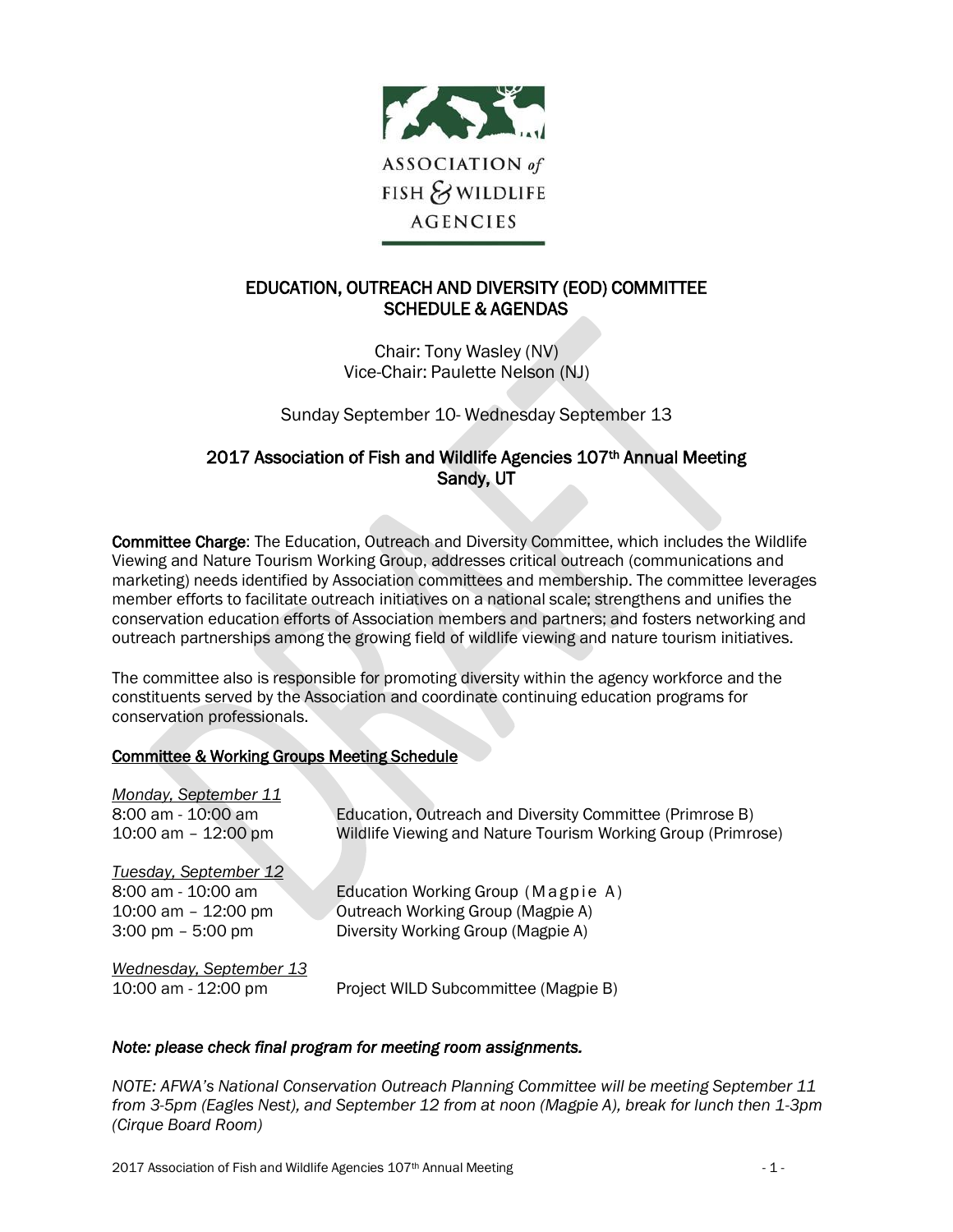#### Education, Outreach and Diversity Committee Agenda

Monday, September 11 *Chair: Tony Wasley (NV) Vice Chair: Paulette Nelson (NJ)*

#### Agenda

8 am- 10 am Call to Order/Review Agenda- Tony Wasley (NV)

Introductions & Welcome: Tony Wasley (NV)

Presentation: Alliance for America's Fish & Wildlife (Sean Saville)

Discussion: Project WILD Subcommittee

• The differences between a subcommittee and working group

Discussion: Review EOD Annual Work Plan Expected Actions/Activities

Discussion: Broadening Strategic Planning/ Priority List Development

- Education Working Group
- Diversity Working Group
- Outreach Working Group
- Wildlife Viewing and Nature Tourism Working Group
- Joint Working Group: Education, Outreach and Diversity and Wildlife Diversity and Conservation Funding Committees
- Project WILD Subcommittee

Discussion: Increasing Engagement Strategy

- Meeting participants
- Target Audiences
- State directors
- Other

Presentation: Creating partnerships between states, industry and NGOs (Bill Creighton-Kalkomey)

"Lightening" rounds (5 minutes each)

Diversity Joint Venture- David Buggs (TX)

Other Business

10:00 am Adjourn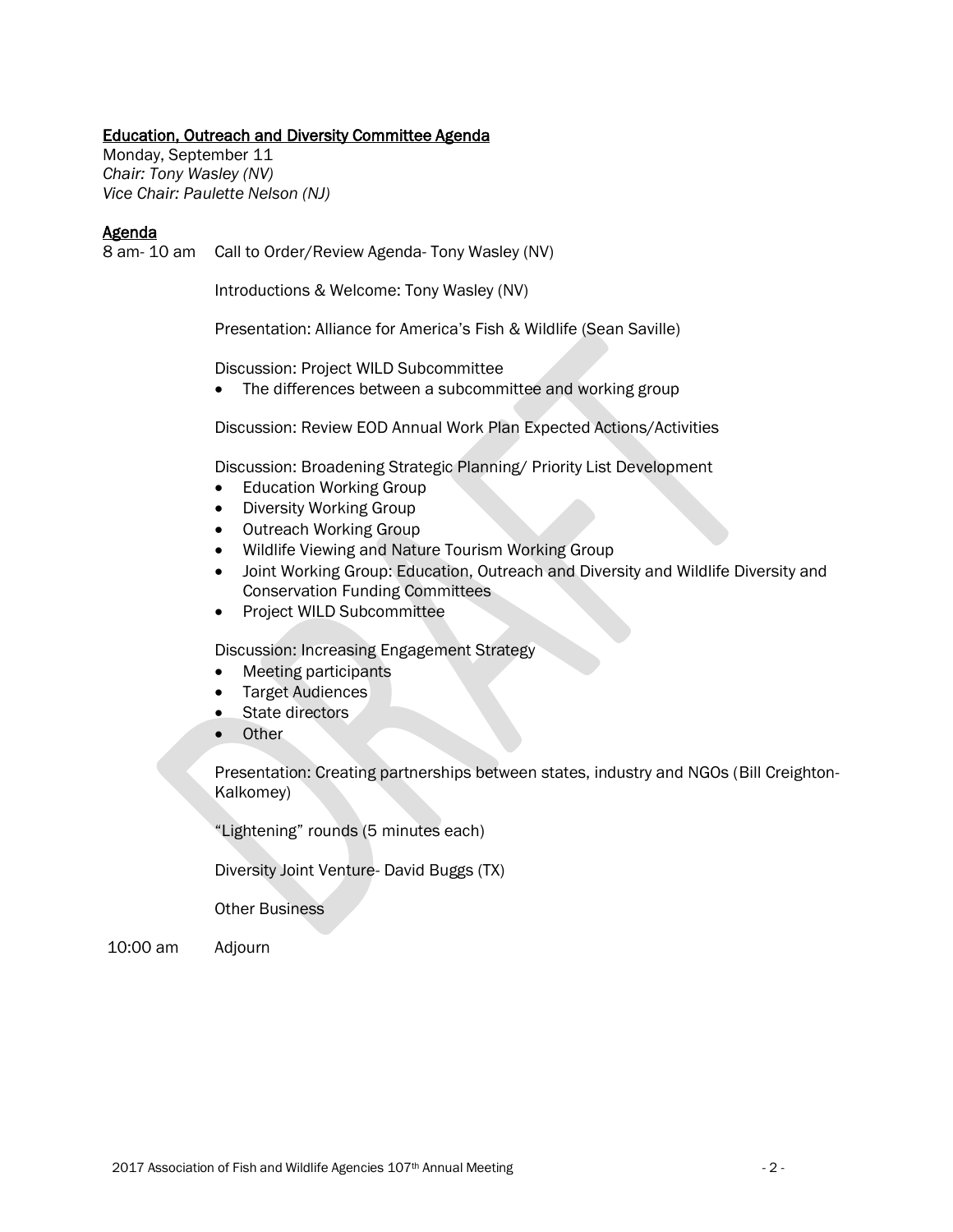#### Wildlife Viewing and Nature Tourism Working Group Agenda

Monday, September 12 *Working Group Chair: Shelly Plante (TX)*

10am - 12 pm Welcome and Introductions

Wildlife Viewing and Nature Tourism Work Plan Update

North American Waterfowl Management Plan's National Birdwatcher Survey Results

Alliance for America's Fish and Wildlife Update and Discussion - *Sean Saville (AFWA)*

The Nature of Americans Study Findings

Wildlife Viewing and Nature Tourism Training Academy Announcement

State Program Updates

12:00 pm Adjourn

#### North American Conservation Education Strategy Working Group Agenda

Tuesday, September 12 *Working Group Chair: Kellie Tharp (AZ)*

8:00 am – 10:00 am Welcome/Introductions- 5 min

North American Conservation Education Strategy Webinar Series- What topics could benefit your state or organization?- 20 min

CE Strategy Monarch Education Project- Tabbi Kinion – 30 min

Update on the Natural Pathways Project - 10 min

Review the Annual Work Plan- 20 min

Lightning round- Come prepared to share innovative ideas, success stories and other exciting ways that your state or organization is delivering education programs- 30 min

Wrap-up/closing- 5 min

10:00 am Adjourn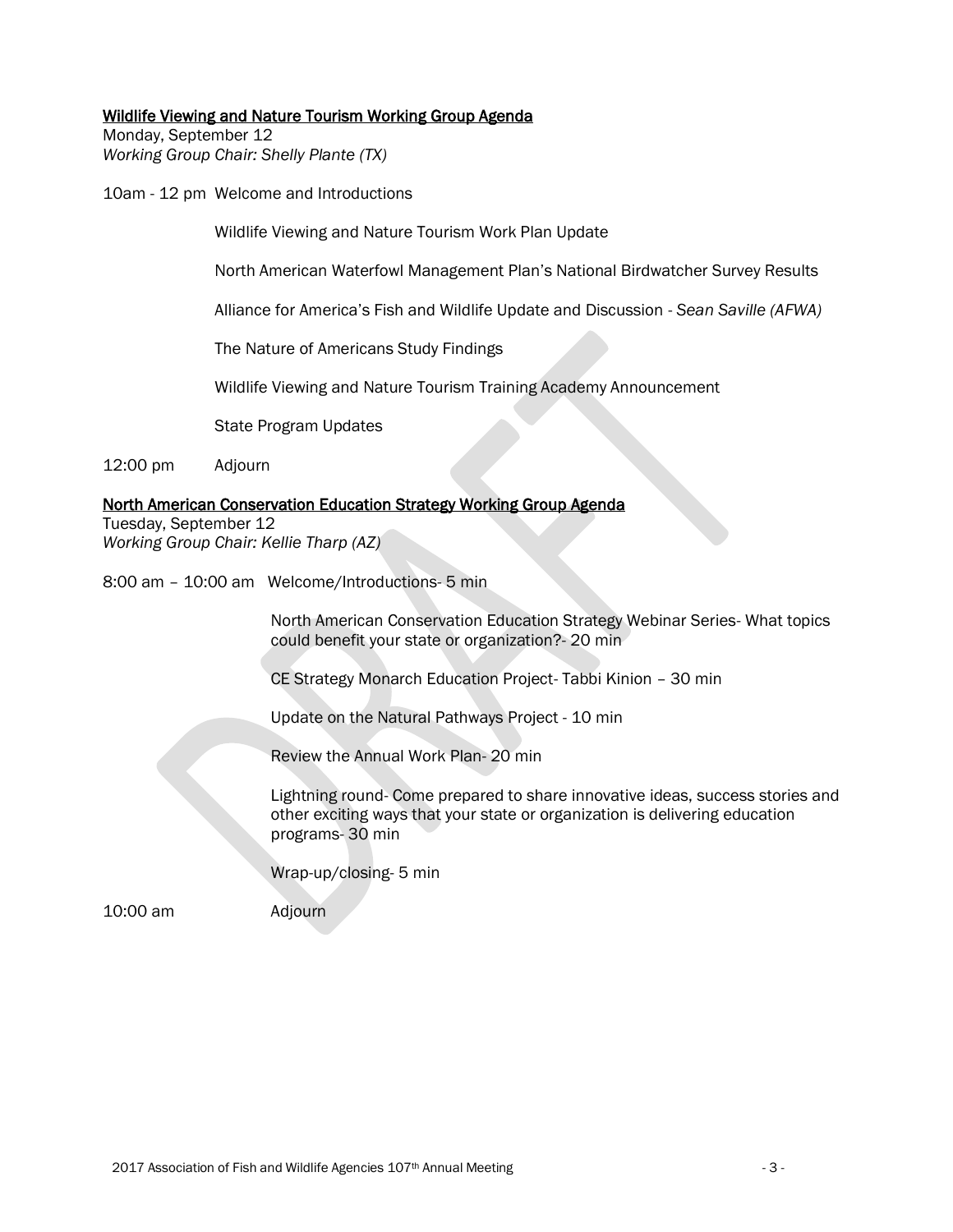#### Outreach Working Group Agenda

Tuesday, September 12 *Working Group Chair: Renny MacKay (WY)*

10:00 am – 12:00 pm Call to Order/Review Agenda

The National Conservation Outreach Plan-. What is it? Why are we doing it? How can you help? (30 minutes)

The states' toolkit for supporting the Alliance-. How to use it and what the outreach campaign might look like for a state (20 minutes)

Up close and personnel with a state outreach campaign: *Developing a compelling narrative framework and persuasive messaging to share the story of Colorado Parks and Wildlife with users, prospective users, partners, and oppositional voices* (30 minutes)

Up close and personnel with a collaborative outreach campaign: *SageWest- A platform to advance stakeholder collaborations on outreach efforts that support a sustainable sagebrush ecosystem, for the benefit of people and wildlife.* (15 minutes)

12:00 pm Adjourn

# Diversity Working Group Agenda

Tuesday, September 12 *Working Group Chair: Jennifer Newmark (NV)*

3:00 pm – 5:00 pm Update from full EOD Committee Meeting

Work Plan

- Review and approve updates
- Review and approve updated name of working group to 'Diversity and Inclusion' Work Group

Best Practices for diversity and inclusion with agency outreach and communications

Brainstorming Session: Create a template for how to include diversity and inclusion within an agency to increase agency relevancy

Discussion: How we can help with agency relevancy and promote the Alliance for America's Fish & Wildlife

5:00 pm Adjourn